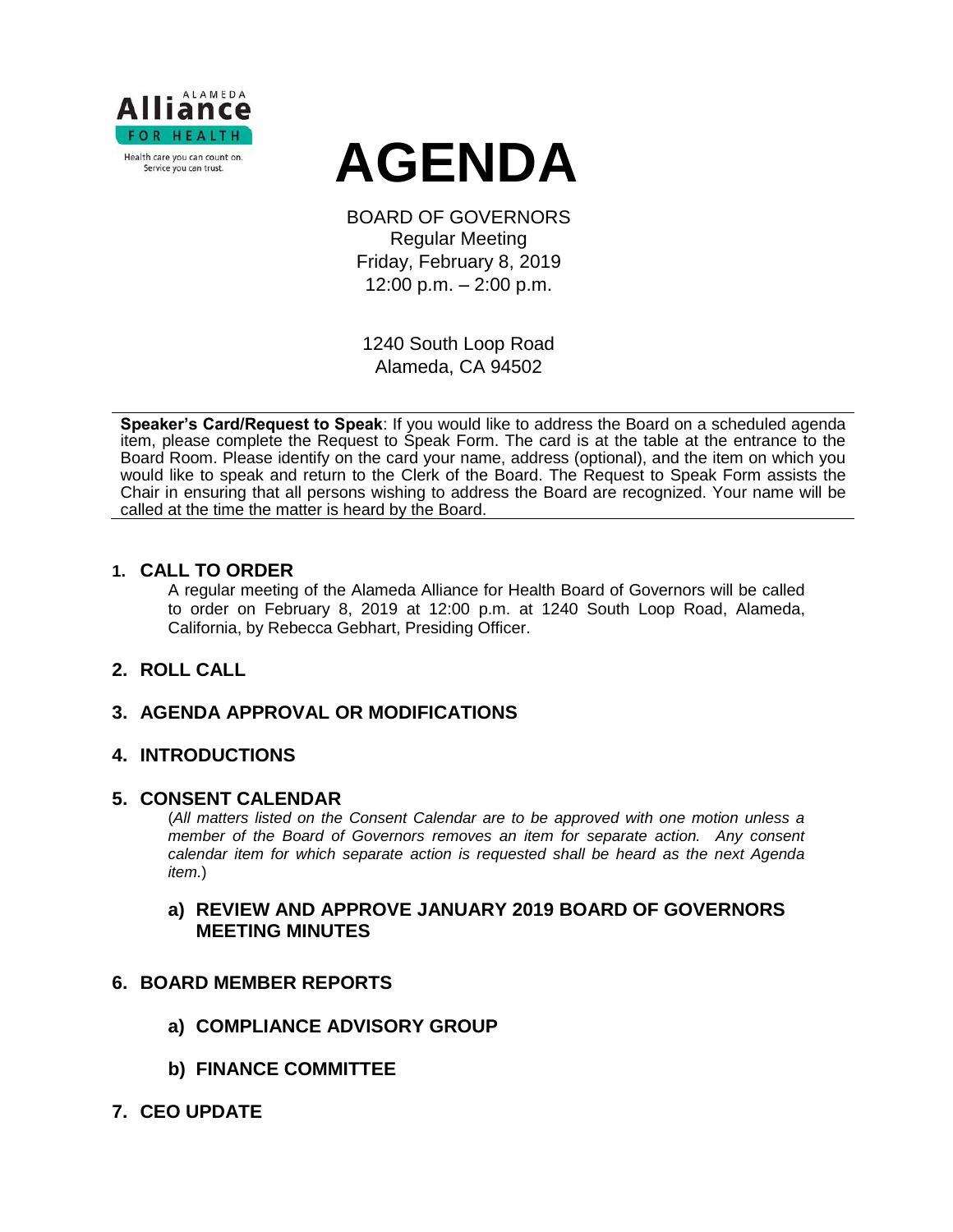### **8. BOARD BUSINESS**

- **a) REVIEW AND APPROVE DECEMBER 2018 MONTHLY FINANCIAL STATEMENTS**
- **b) DISCUSSION AND VOTE:**
	- **i. RESOLUTION TO FILL VACANCY OF HOSPITAL COUNCIL OF NORTHERN AND CENTRAL CALIFORNIA MEMBER SEAT**

## **9. STANDING COMMITTEE UPDATES**

**a) HEALTH CARE QUALITY COMMITTEE**

# **b) PEER REVIEW AND CREDENTIALING COMMITTEE**

## **10.STAFF ADVISORIES ON BOARD BUSINESS FOR FUTURE MEETINGS**

### **11. PUBLIC COMMENTS (NON-AGENDA ITEMS)**

### **12.ADJOURNMENT**

# **NOTICE TO THE PUBLIC**

The foregoing does not constitute the final agenda. The final agenda will be posted no later than 24 hours prior to the meeting date.

The agenda may also be accessed through the Alameda Alliance For Health's Web page at [www.alamedaalliance.org](http://www.alamedaalliance.org/)

### **NOTICE TO THE PUBLIC**

**At 1:45 p.m.,** the Board of Governors will determine which of the remaining agenda items can be considered and acted upon prior to 2:00 p.m., and will continue all other items on which additional time is required until a future Board meeting. All meetings are scheduled to terminate at 2:00 p.m.

The Board meets regularly on the second Friday of each month in the Alameda Alliance for Health Offices located 1240 S. Loop Road, Alameda, California. Meetings begin at 12:00 noon, unless otherwise noted. Meeting agendas and approved minutes are kept current on the Alameda Alliance for Health's website at [www.alamedaalliance.org.](http://www.alamedaalliance.org/)

An agenda is provided for each Board of Governors meeting, which list the items submitted for consideration. Prior to the listed agenda items, the Board may hold a study session to receive information or meet with another committee. A study session is open to the public; however, no public testimony is taken and no decisions are made. Following a study session, the regular meeting will begin at 12:00 noon. At this time, the Board allows oral communications from the public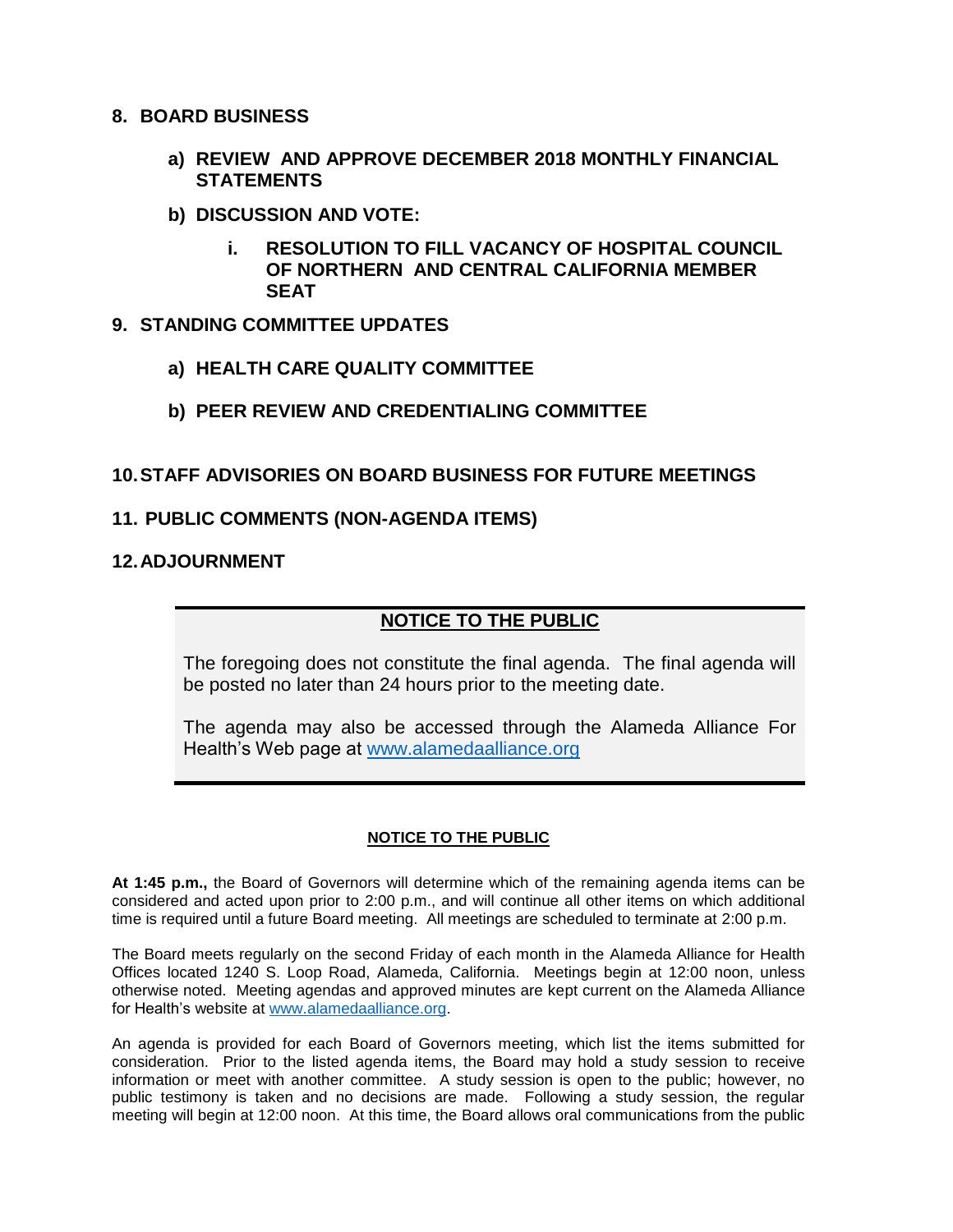to address the Board on items NOT listed on the agenda. Oral comments to address the Board of Governors are limited to three minutes per person.

Staff Reports are available at the Alameda Alliance for Health Offices located 1240 S. Loop Road for public review and copying. Please call the Clerk of the Board at 510-747-6160 for assistance or any additional information.

**Additions and Deletions to the Agenda:** Additions to the agenda are limited by California Government Code Section 54954.2 and confined to items that arise after the posting of the Agenda and must be acted upon prior to the next Board meeting. For special meeting agendas, only those items listed on the published agenda may be discussed.

The items on the agenda are arranged in three categories: Consent Calendar: These are relatively minor in nature, do not have any outstanding issues or concerns, and do not require a public hearing. All consent calendar items are considered by the Board as one item and a single vote is taken for their approval, unless an item is pulled from the consent calendar for individual discussion. There is no public discussion of consent calendar items unless requested by the Board of Governors. Public Hearings: This category is for matters that require, by law, a hearing open to public comment because of the particular nature of the request. Public hearings are formally conducted and public input/testimony is requested at a specific time. This is your opportunity to speak on the item(s) that concern you. If, in the future, you wish to challenge in court any of the matters on this agenda for which a public hearing is to be conducted, you may be limited to raising only those issues which you (or someone else) raised orally at the public hearing or in written correspondence received by the Board at or before the hearing. Board Business: Items in this category are general in nature and may require Board action. Public input will be received on each item of Board Business.

**Public Input:** If you are interested in addressing the Board, please fill out a form provided at the meeting with your full name and address. These forms are submitted to the Clerk of the Board at the front of the room. The Chair of the Board will call your name to speak when your item is considered. When you speak to the Board, state your full name and address for the record.

**Supplemental Material Received After The Posting Of The Agenda:** Any supplemental writings or documents distributed to a majority of the Board regarding any item on this agenda after the posting of the agenda will be available for public review Alameda Alliance for Health Offices located 1240 S. Loop Road, during normal business hours. In addition, such writings or documents will be made available for public review at the respective public meeting.

**Submittal of Information by Members of the Public for Dissemination or Presentation at Public Meetings (Written Materials/handouts):** Any member of the public who desires to submit documentation in hard copy form may do so prior to the meeting or at the time he/she addresses the Board of Governors. Please provide 15 copies of the information to be submitted and file with the Clerk of the Board at the time of arrival to the meeting. This information will be disseminated to the Board of Governors at the time testimony is given.

**Americans With Disabilities Act (ADA)**: It is the intention of the Alameda Alliance for Health to comply with the Americans with Disabilities Act (ADA) in all respects. If, as an attendee or a participant at this meeting, you will need special assistance beyond what is normally provided, the Alameda Alliance for Health will attempt to accommodate you in every reasonable manner. Please contact the Clerk of the Board, Jeanette Murray at 510-747-6160 at least 48 hours prior to the meeting to inform us of your needs and to determine if accommodation is feasible. Please advise us at that time if you will need accommodations to attend or participate in meetings on a regular basis.

I hereby certify that the agenda for the Board of Governors meeting was posted in the posting book located at 1240 S. Loop Road, Alameda, California on February 5, 2019 by 12:00 p.m. as well as on the Alameda Alliance for Health's web page at www.alamaedaalliance.org.

Muray